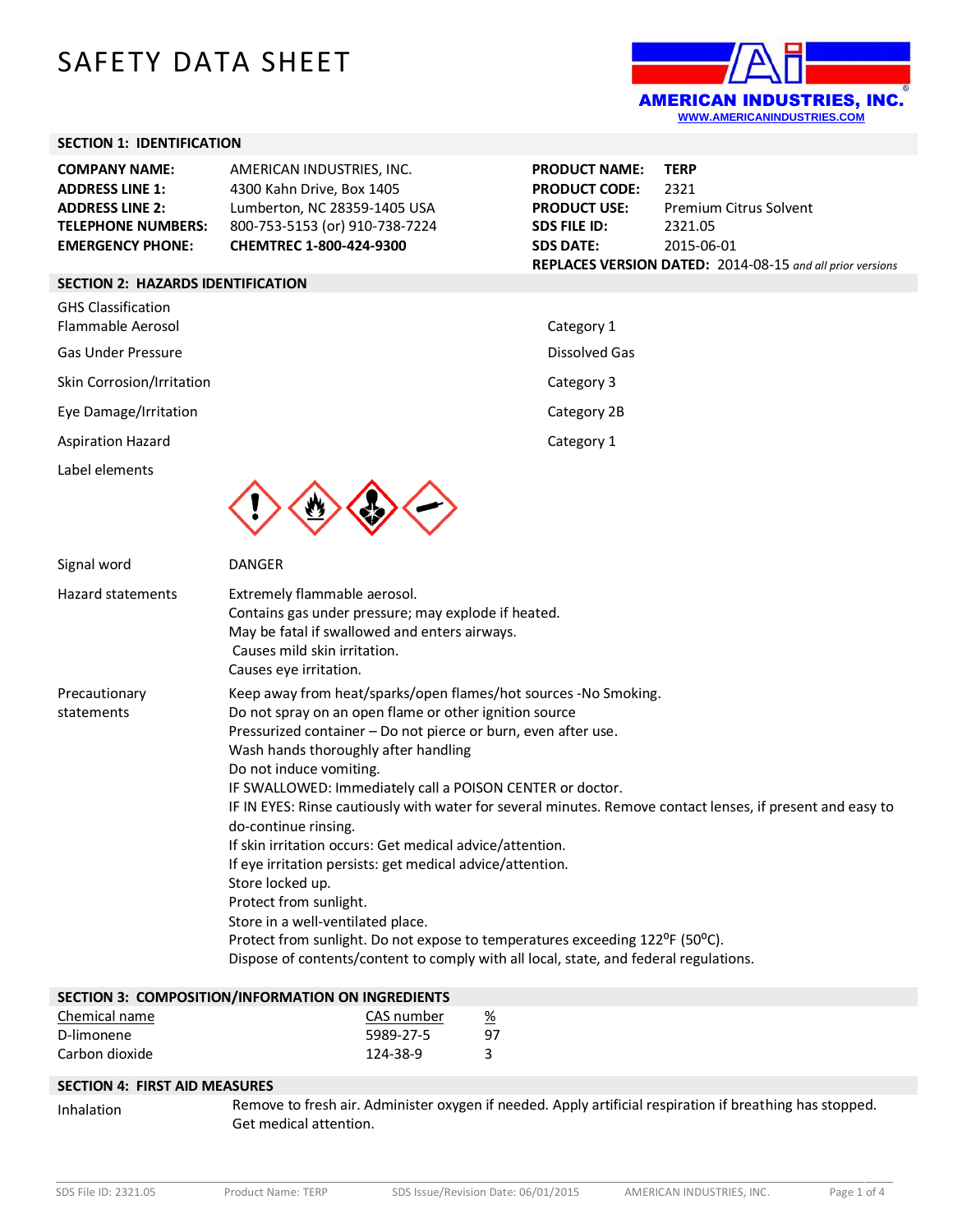| Skin contact                                                             |                                                                                                                                                                                                                                                                                                                                                                                                                    | Wipe off with a towel. Wash with soap and water. Get medical attention if irritation persists. |                                                                                                              |  |
|--------------------------------------------------------------------------|--------------------------------------------------------------------------------------------------------------------------------------------------------------------------------------------------------------------------------------------------------------------------------------------------------------------------------------------------------------------------------------------------------------------|------------------------------------------------------------------------------------------------|--------------------------------------------------------------------------------------------------------------|--|
| Eye contact                                                              | Wash immediately with large volumes of fresh water for at least 15 minutes. Get medical attention.                                                                                                                                                                                                                                                                                                                 |                                                                                                |                                                                                                              |  |
| Ingestion                                                                | Not a likely route of exposure.                                                                                                                                                                                                                                                                                                                                                                                    |                                                                                                |                                                                                                              |  |
| Acute and delayed<br>symptoms                                            | Repeated exposure may cause skin dryness or cracking. May cause drowsiness or dizziness.                                                                                                                                                                                                                                                                                                                           |                                                                                                |                                                                                                              |  |
| Immediate or Special<br><b>Treatment Needed</b>                          | None known.                                                                                                                                                                                                                                                                                                                                                                                                        |                                                                                                |                                                                                                              |  |
| <b>SECTION 5: FIRE-FIGHTING MEASURES</b>                                 |                                                                                                                                                                                                                                                                                                                                                                                                                    |                                                                                                |                                                                                                              |  |
| Suitable extinguishing<br>media                                          | Foam, Alcohol foam, CO2, Dry chemical, Water fog. Water spray may be ineffective.                                                                                                                                                                                                                                                                                                                                  |                                                                                                |                                                                                                              |  |
| Specific hazards arising<br>from the chemical                            | Closed containers may explode from internal pressure build-up when exposed to extreme heat and<br>discharge contents. Liquid content of container will support combustion. Overexposure to decomposition<br>products may cause a health hazard. Symptoms may not be readily apparent. Obtain medical attention.<br>Hazardous decomposition products include carbon dioxide, carbon monoxide, and other toxic fumes |                                                                                                |                                                                                                              |  |
| Special protective<br>equipment and<br>precautions for<br>firefighters   | Water may be used to cool containers to prevent pressure build-up and explosion when exposed to<br>extreme heat. Wear goggles and use self-contained breathing apparatus . If water is used, fog nozzles are<br>preferred.                                                                                                                                                                                         |                                                                                                |                                                                                                              |  |
| <b>SECTION 6: ACCIDENTAL RELEASE MEASURES</b>                            |                                                                                                                                                                                                                                                                                                                                                                                                                    |                                                                                                |                                                                                                              |  |
| Emergency procedures                                                     | Avoid breathing vapors. Ventilate area. Remove all sources of ignition.                                                                                                                                                                                                                                                                                                                                            |                                                                                                |                                                                                                              |  |
| Containment and<br>cleaning up<br><b>SECTION 7: HANDLING AND STORAGE</b> | Clean up with absorbent material and place in closed containers for disposal.                                                                                                                                                                                                                                                                                                                                      |                                                                                                |                                                                                                              |  |
|                                                                          |                                                                                                                                                                                                                                                                                                                                                                                                                    |                                                                                                | Do not puncture or incinerate (burn) cans. Do not stick pins, nails, or any other sharp objects into opening |  |
| Precautions for safe<br>handling                                         | on top of can. Do not spray in eyes. Do not take internally. See product label for additional information.                                                                                                                                                                                                                                                                                                         |                                                                                                |                                                                                                              |  |
| Conditions for safe<br>storage, including any<br>incompatibilities       | Store and use in cool, dry, well-ventilated areas. Do not store above 120°F (49°C).                                                                                                                                                                                                                                                                                                                                |                                                                                                |                                                                                                              |  |
|                                                                          | SECTION 8: EXPOSURE CONTROLS/PERSONAL PROTECTION                                                                                                                                                                                                                                                                                                                                                                   |                                                                                                |                                                                                                              |  |
| Component                                                                | <b>OSHA Exposure Limits</b>                                                                                                                                                                                                                                                                                                                                                                                        | <b>ACGIH Exposure Limits</b>                                                                   | Other Exposure                                                                                               |  |
| D-limonene                                                               | No data available                                                                                                                                                                                                                                                                                                                                                                                                  | No data available                                                                              |                                                                                                              |  |
| 5989-27-5                                                                |                                                                                                                                                                                                                                                                                                                                                                                                                    |                                                                                                |                                                                                                              |  |
| Carbon Dioxide<br>124-28-9                                               | 5000 ppm TWA, 8 hours                                                                                                                                                                                                                                                                                                                                                                                              | 5000 ppm TWA;, 8 hours;<br>30000 ppm STEL, 15 minutes                                          | 5000 ppm NIOSH TWA, 10 hours; 30000<br>ppm NIOSH STEL, 15 minutes                                            |  |
| Appropriate engineering<br>controls                                      | Ventilation should be sufficient to prevent inhalation of any vapors. General dilution and/or local exhaust<br>ventilation in volume to keep PEL/TLV of most hazardous ingredient below acceptable limit and lel below<br>stated limit.                                                                                                                                                                            |                                                                                                |                                                                                                              |  |
| Respiratory protection                                                   | None under normal use. Avoid breathing vapors. In restricted areas, use approved chemical/mechanical<br>filters designed to remove a combination or particles and vapor. In confined areas, use an approved air<br>line respirator or hood. Self-contained breathing apparatus is required for vapor concentrations above<br>PEL/TLV limits.                                                                       |                                                                                                |                                                                                                              |  |
| Protective gloves                                                        | None under normal use. Use solvent-resistant for prolonged or repeated contact.                                                                                                                                                                                                                                                                                                                                    |                                                                                                |                                                                                                              |  |
| Eye protection                                                           | None under normal use. However, use of safety glasses with splah guards or full face shield should be used<br>if indicated.                                                                                                                                                                                                                                                                                        |                                                                                                |                                                                                                              |  |
| Other protective<br>clothing or equipment.                               | None under normal use. However, use of solvent- resistant aprons or other clothing is recommended. Eye<br>washes and safety showers in the workplace are recommended. SHOWERS IN THE WORKPLACE ARE<br>RECOMMENDED.                                                                                                                                                                                                 |                                                                                                |                                                                                                              |  |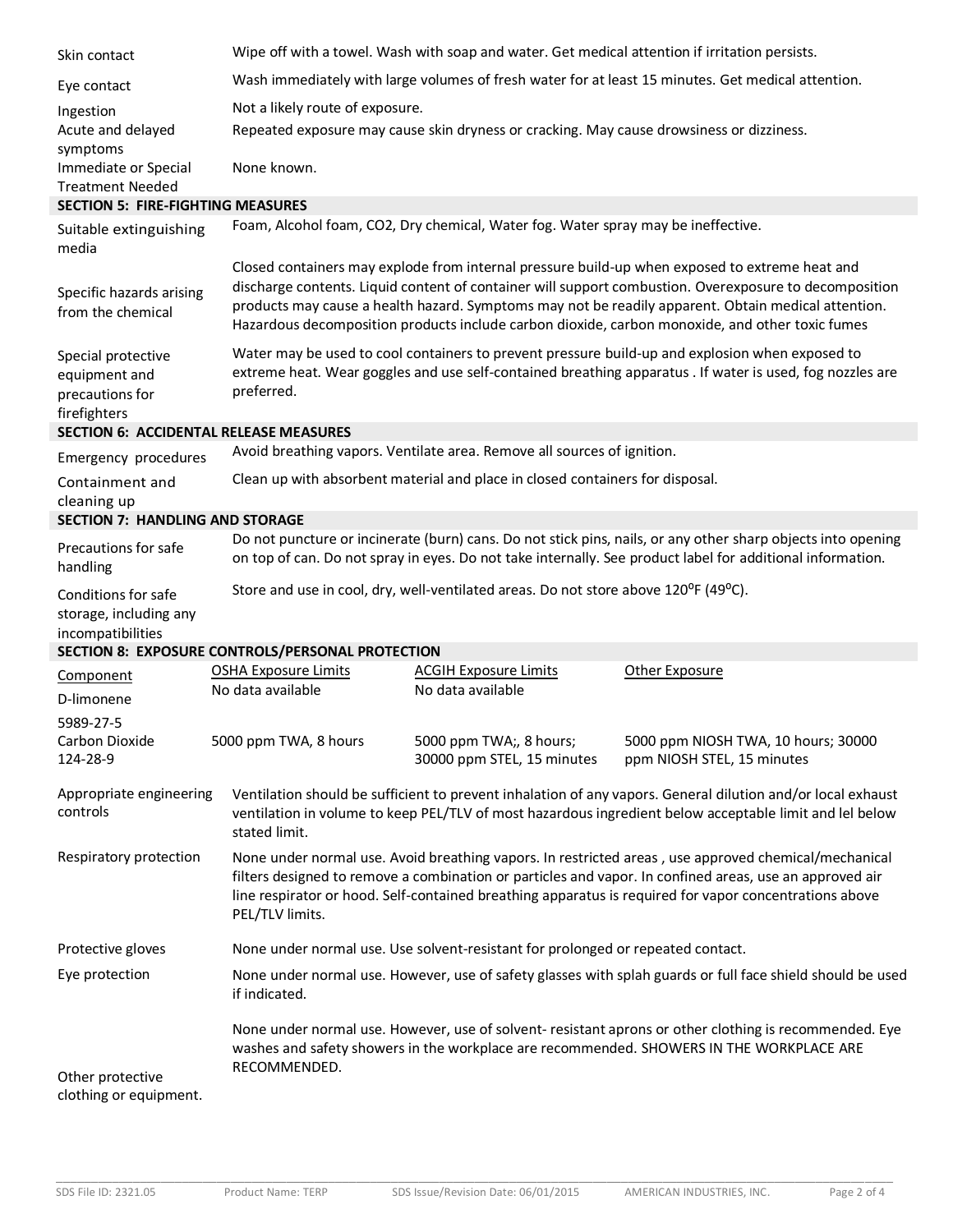## **SECTION 9: PHYSICAL AND CHEMICAL PROPERTIES**

| Appearance                                  |                   |
|---------------------------------------------|-------------------|
| Form                                        | Aerosol           |
| Odor                                        | Orange like       |
| Odor Threshold                              | Not determined    |
| Flash point                                 | 32°F (0°C)        |
| Density                                     | 0.843828786       |
| Flammability                                | Level 3 aerosol   |
| Melting point                               | Not determined    |
| Boiling point                               | 349°F (176°C)     |
| Auto-ignition                               | Not determined    |
| temperature                                 |                   |
| рH                                          | Not applicable    |
| Solubility                                  | Not determined    |
| Vapor density                               | Heavier than air  |
| Vapor pressure                              | Not determined    |
| Viscosity                                   | Not determined    |
| <b>Evaporation Rate</b>                     | Slower than ether |
| Partition coefficient (n-<br>octanol/water) | Not determined.   |
| <b>Explosive limits</b>                     | Not applicable    |
| Decomposition                               | Not determined    |
| temperature                                 |                   |
| <b>Freezing Point</b>                       | Not determined    |

#### **SECTION 10: STABILITY AND REACTIVITY**

| Chemical stability                    | Stable under normal storage and handling conditions. |
|---------------------------------------|------------------------------------------------------|
| Reactivity                            | Not reactive under normal conditions of use.         |
| Possibility of hazardous<br>reactions | None known                                           |
| Hazardous<br>decomposition products   | No data                                              |
| Incompatible materials                | No data                                              |

## **SECTION 11: TOXICOLOGICAL INFORMATION**

Long-term toxicological studies have not been conducted for this product.

#### **SECTION 12: ECOLOGICAL INFORMATION**

Long-term toxicological studies have not been conducted for this product.

#### **SECTION 13: DISPOSAL CONSIDERATIONS**

Disposal instructions Dispose of in accordance with local, state, and federal regulations. Before attempting clean up, refer to other sections of this document for hazard cautionary information.

## **SECTION 14: TRANSPORT INFORMATION**

DOT Consumer Commodity, ORM-D

This product meets the exception requirements of section 173.306 as a limited quantity and may be shipped as a limited quantity. Until 12/31/2020, the "Consumer Commodity - ORM-D" marking may still be used in place of the new limited quantity diamond mark for packages of UN 1950 Aerosols. Limited quantities require the limited quantity diamond mark on cartons after 12/31/20 and may be used now in place of the "Consumer Commodity ORM-D" marking and both may be displayed concurrently.